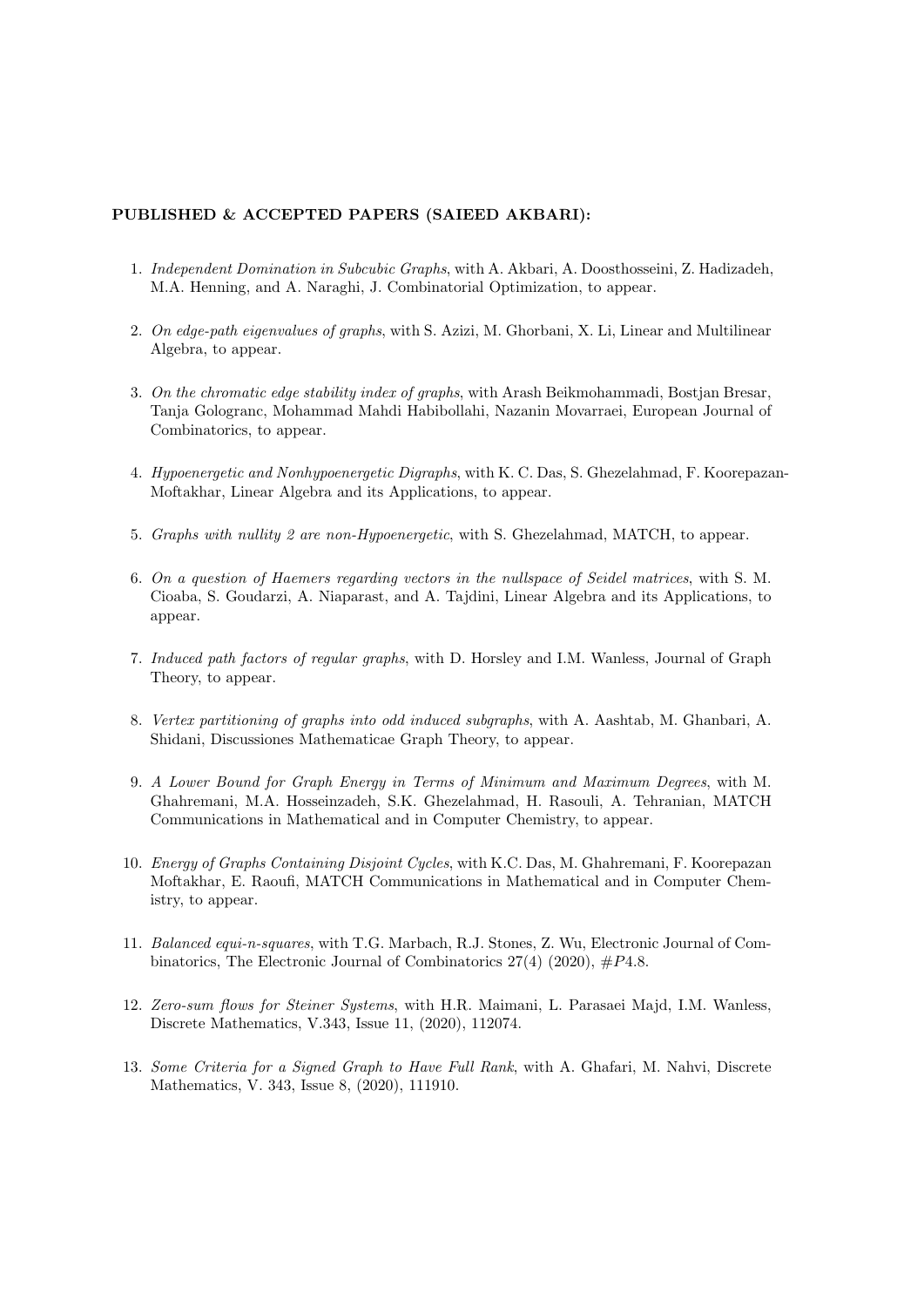- 14. Circular Zero-Sum r-Flows of Regular Graphs, with A.H. Ghodrati, M.A. Nematollahi, Graphs and Combinatorics, 36, (2020), 1079-1092.
- 15. Proof of a conjecture on the Seidel energy of graphs, with M. Einollahzadeh, M. M. Karkhaneei, M. A. Nematollahi, European Journal of Combinatorics, Volume 86, May 2020, Article 103078.
- 16. NordhausGaddum and other bounds for the chromatic edge-stability number, with Sandi Klavzar, Nazanin Movarraei, Mina Nahvi, European Journal of Combinatorics, Volume 84, February 2020, Article 103042.
- 17. Orientations of graphs avoiding given lists on out-degrees, with M. Dalirrooyfard, K. Ehsani, K. Ozeki, R. Sherkati, Journal of Graph Theory, Vol 93 (4), (2020), 483-502.
- 18. Some Lower Bounds for the Energy of Graphs, with Amir Hossein Ghodrati, Mohammad Ali Hosseinzadeh, Linear Algebra and its Applications, Vol 591, (2020), 205-214.
- 19. Signed Complete Graphs with Maximum Index, with S. Dalvandi, F. Heydari, M. Maghasedi, Discussiones Mathematicae Graph Theory 40 (2020) 393-403.
- 20. Trees with a large Laplacian eigenvalue multiplicity, with E. R. van Dam, M. H. Fakharan, Linear Algebra and its Applications, Volume 586, 2020, Pages 262-273.
- 21. Mixed Paths and Cycles Determined by Their Spectrum, with A. Ghafari, M. Nahvi and M.A. Nematollahi, Linear Algebra and its Applications, Volume 586, 2020, Pages 325-346.
- 22. Decomposing Claw-free Subcubic Graphs and 4-Chordal Subcubic Graphs, with M. Ahanjideh, E. Aboomahigir, Discrete Applied Mathematics, to appear.
- 23. Spectra of Deza Graphs, with A.H. Ghodrati, M.A. Hosseinzadeh, V.V. Kabanov, E.V. Konstantinova, L.V. Shalaginov, Linear and Multilinear Algebra.
- 24. A Short Proof for Graph Energy is at Least Twice of Minimum Degree, with M. A. Hosseinzadeh, Communications in Mathematical and in Computer Chemistry, to appear.
- 25. A Note on the Algebraic Connectivity of a Graph and its Complement, with B. Afshari, Linear and Multilinear Algebra, to appear.
- 26. On the minimum energy of regular graphs, with A. Aashtab, E. Ghasemian, A. H. Ghodrati, F. Koorepazan-Moftakhar, Linear Algebra and its Applications, Volume 581, 2019, Pages 51-71.
- 27. Conditions for regularity and for 2-connectivity of Toeplitz graphs, with S. Hossein Ghorban, S. Malik, and S. Qajar, Utilitas Mathematica, to appear.
- 28. Highly Edge-Connected Factors Using Given Lists on Degrees, with M. Hasanvand, K. Ozeki, J. Graph Theory, 90 (2019) 2, 150-159.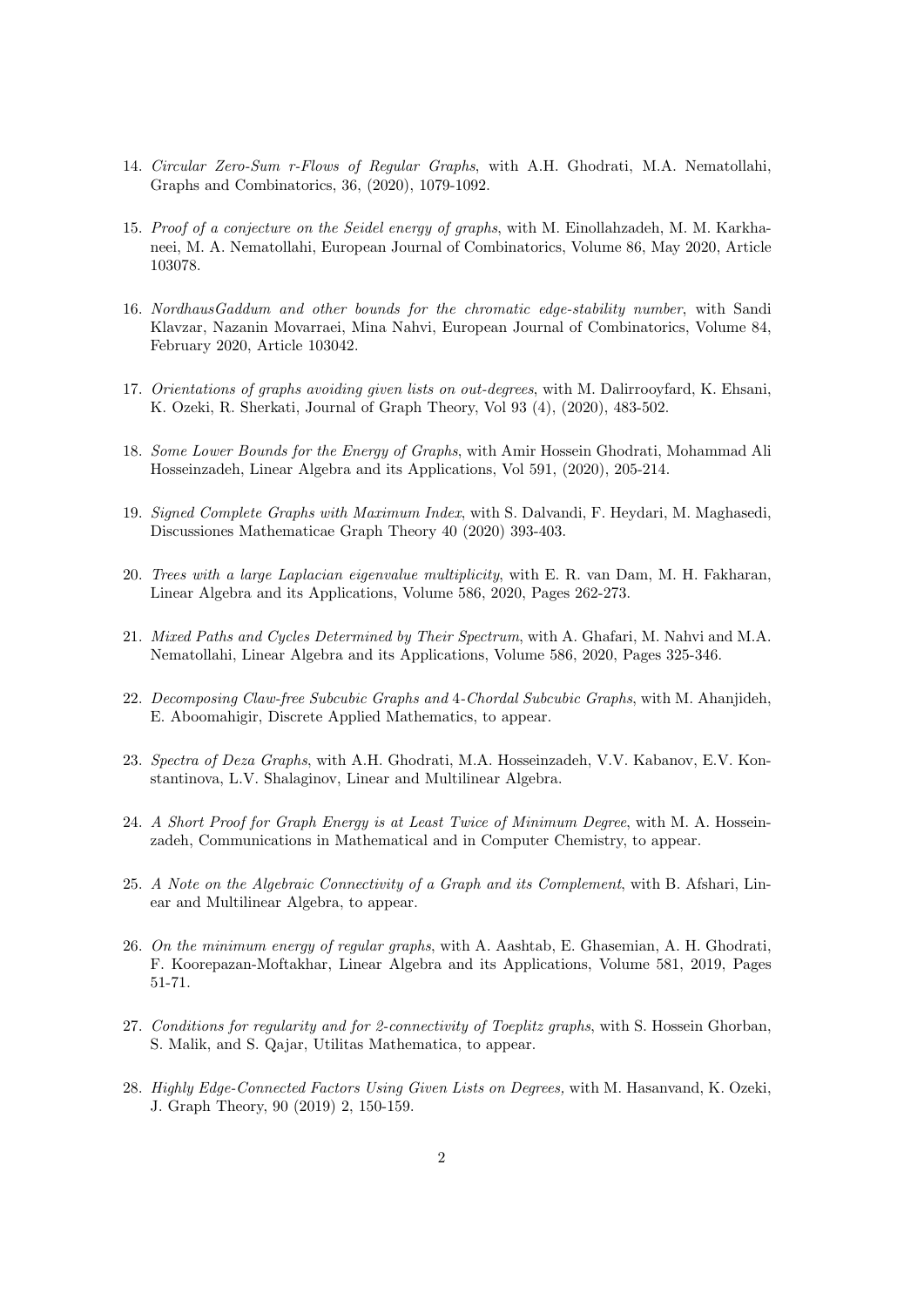- 29. On the largest eigenvalue of signed unicyclic graphs, with F. Belardo, F. Heydari, M. Maghasedi, M. Souri, Linear Algebra and its Applications, Volume 581, 15 (2019), Pages 145-162.
- 30. Some results on the Laplacian Spread Conjecture, with B. Afshari, Linear Algebra and its Applications, 574 (2019) 22-29.
- 31. On Path Energy of Graphs, with A.H. Ghodrati, I. Gutman, M.A. Hosseinzadeh, E.V. Konstantinova, MATCH Communications in Mathematical and in Computer Chemistry, 81 (2019) N.2, 465-470.
- 32. On the Path Energy of Bicyclic Graphs, with A.H. Ghodrati, M.A. Hosseinzadeh, S. Saadat Akhtar, Communications in Mathematical and in Computer Chemistry, (2019) 471-484.
- 33. Some results on the f-chromatic index of graphs whose f-core has maximum degree 2, with M. Chavooshi, M. Ghanbari and R. Manaviyat, The Australasian Journal of Combinatorics, vol.75, pp.3249 (2019).
- 34. An inequality using perfect matchings and Laplacian spread of a graph, with G.H. Fath-Tabar, E. Ghasemian, Linear and Multilinear Algebra, Volume 67, (2019) - Issue 3.
- 35. On the eigenvalues of signed complete graphs, with S. Dalvandi, F. Heydari, M. Maghasedi, Linear and Multilinear Algebra, Volume 67, (2019) - Issue 3.
- 36. Equimatchable claw-free graphs, with H. Alizadeh, T. Ekim, Didem Gzpek, M. Shalom, Discrete Math. 341, 2018, 2859-2871.
- 37. Spectral characterizations of signed cycles, with F. Belardo, E. Dodongeh, M.A. Nematollahi, Linear Algebra and its Applications, 553, (2018), 307–327.
- 38. The algebraic connectivity of a graph and its complement, with B. Afshari, M. J. Moghaddamzadeh, B. Mohar, Linear Algebra and its Applications, 555, 2018, 157-162.
- 39. Signed graphs cospectral with the path, with W.H. Haemers, H.R. Maimani, L. Parsaei Majd, Linear Algebra and its Applications, 553, 2018, 104-116.
- 40. On The Spectrum of Some Signed Complete and Complete Bipartite Graphs, with H.R. Maimani, and L. Parsaei Majd, Filomat, 2:17 (2018), 5817-5826.
- 41. Division Algebras with Left Algebraic Commutators, with M. Aaghabali, M.H. Bien, Algebras and Representation Theory, 21 (2018) 4, 807-816.
- 42. Nowherezero bases for the nullspace of the incidence matrices of graphs, with A.H. Ghodrati, S. Shahriari, (2018), Linear and Multilinear Algebra.
- 43. Graphs with total domatic number at least two, with M. Motiei, S. Mozaffari, S. Yazdanbod, Discussiones Mathematicae Graph Theory, 38 (2018), 7582.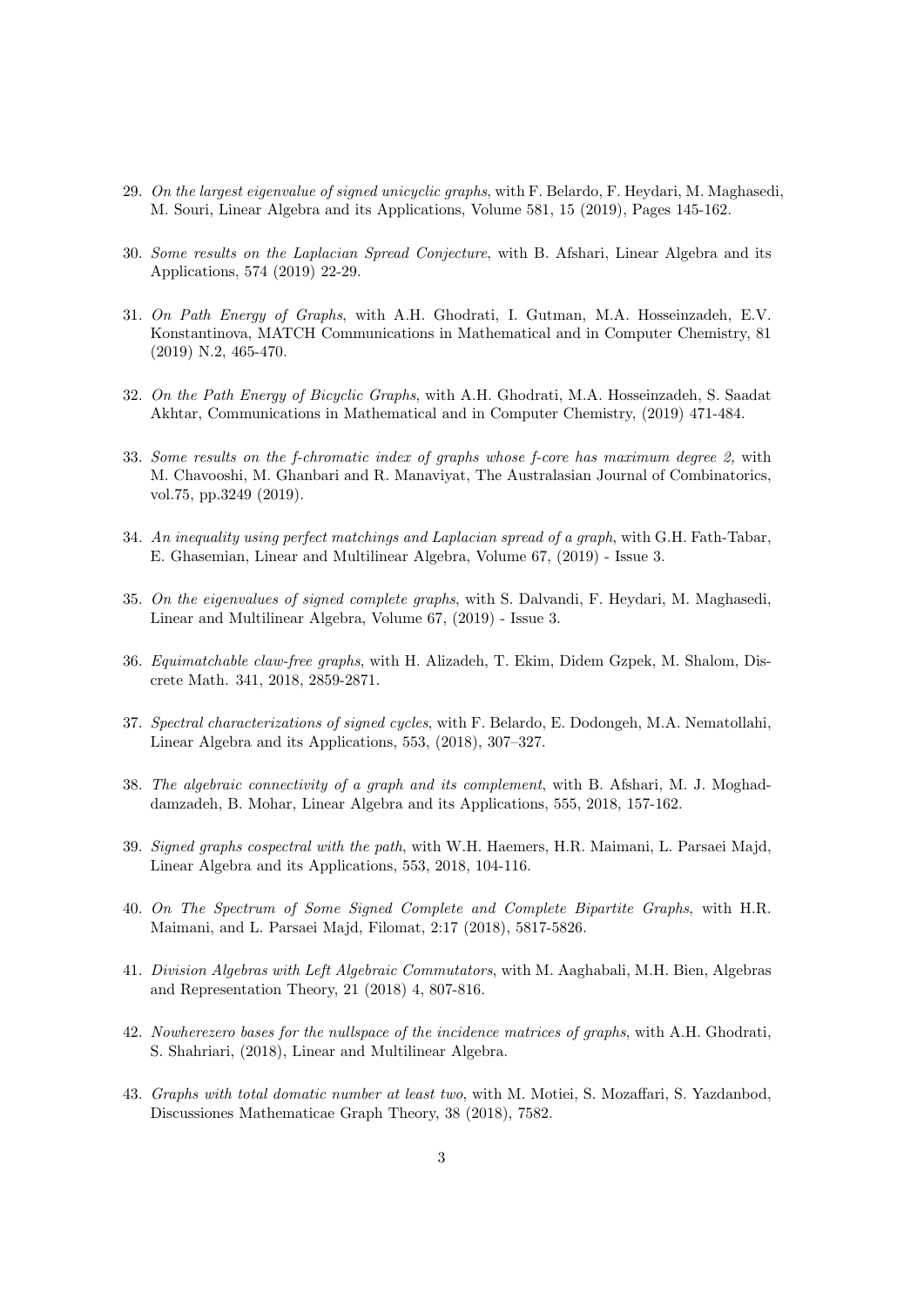- 44. Equimatchable Regular Graphs, with A.H. Ghodrati, M.A. Hosseinzadeh, A. Iranmaesh, J. Graph Theory (2018), V.87, 35-45.
- 45. On the Structure of the Power Graph and the Enhanced Power Graph of a Group, with G. Aalipour, P. J. Cameron, R. Nikandish, F. Shaveisi, Electronic Journal of Combinatorics,  $24(3)$  (2017),  $\#P3.16$ .
- 46. Imprimitivity Index of the Adjacency Matrix of Digraphs, with A.H. Ghodrati, M.A. Hosseinzadeh, Linear Algebra and its Appl. (2017) V. 517, 15, 1-10.
- 47. The Co-annihilating-ideal Graphs of Commutative Rings, with A. Alilou, J. Amjadi, S.M. Sheikholeslami, Canadian Mathematical Bulletin, 60 (2017), 3-11.
- 48. Co-maximal Graphs of Subgroups of Groups, with B. Miraftab, R. Nikandish, Canadian Mathematical Bulletin, 60 (2017), 12-25.
- 49. On the structure of graphs having a unique k-factor with A.H Ghodrati, M.A. Hosseinzadeh, Australasian J. Combin. 69(1) (2017), 63-73.
- 50. Some Results on the Intersection Graph of Submodules of a Module, with H.A. Tavallaee, S. Khalashi Ghezelahmad, Mathematica Slovaca (2017) 69 Issue 2, 297–304.
- 51. Graphs with integer matching polynomial zeros, with P. Csikvri, A. Ghafari, S. Khalashi Ghezelahmad, M. Nahvi, Discrete Applied Mathematics, 224, 2017, 1-8.
- 52. Complexity of the Improper Twin Edge Coloring of Graphs, with P. Abedin, S.M. Demange, T. Ekim, Graphs and Combinatorics, 2017, Volume 33, 595-615.
- 53. Zero-sum flows for triple systems, with A.C. Burgess, P. Danziger, E. Mendelsohn, Discrete Math., Volume 340, Issue 3, (2017), 416-425.
- 54. Fully Indecomposable and Nearly Decomposable Graphs, Contributions in Discrete Mathematics (2017), 11, N. 2, 1–8.
- 55. On double-star decomposition of graphs, with Sh. Haghi, H.R. Maimani, A. Seify, Discussiones Mathematicae Graph Theory, 37 (2017) 835-840.
- 56. 0-Sum and 1-Sum Flows in Regular Graphs, with M. Kano, S. Zare, Electronic Journal of Combinatorics 23(2) (2016), P2.37.
- 57. Permanents of Matrices over Roots of Unity, with M. Ariannejad, Z. Tajfirouz, Linear and Multilinear Algberas 64 (2016), no.9, 1769-1755.
- 58. On the Cayley graph of a commutative ring with respect to its zero-divisors, with G. Aalipour, Comm. Algebra 44 (2016), no.4, 1433-1459.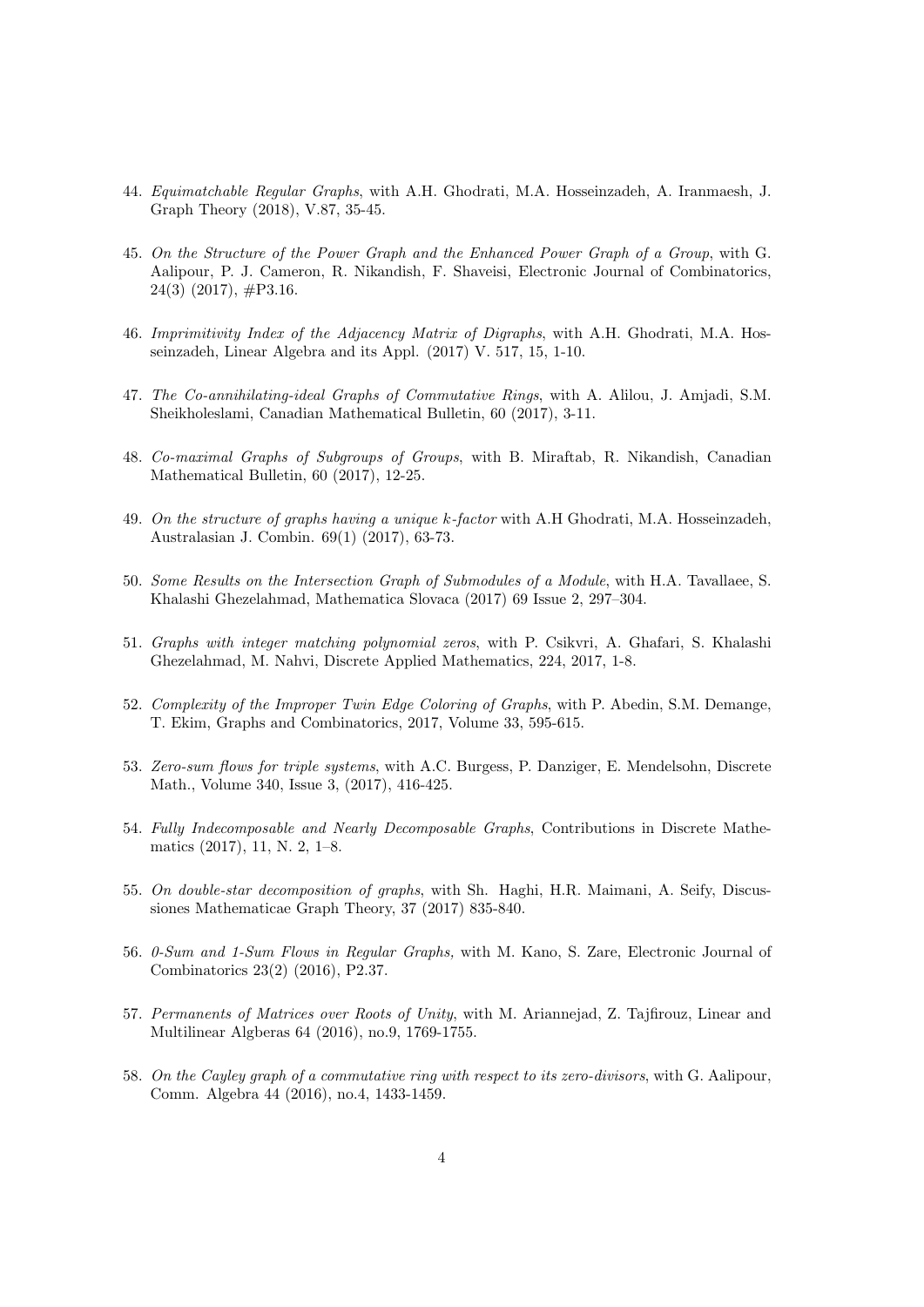- 59. Modules with Finitely Many Submodules, with S.K. Ghezelahmad, E. Yaraneri, Algebra Colloquium 23 (2016), no.3, 463-468.
- 60. A Note on signed k-matching in graphs, with M. Dalirooifard, K. Ehsani, R. Sherkati, Australasian J. Combin. 64 (2016), 341-346.
- 61. On 1-sum flows in undirected graphs with S. Friedland and K. Markstrom, S. Zare, Electronic J. Linear Algebra, (2016) V.31 (31) 646–665.
- 62. Upper bounds on the number of perfect matchings and directed 2-factors in graphs with given number of vertices and edges, with M. Aaghabali, S. Friedland, K. Markstrm, Z. Tajfirouz, European Journal of Combinatorics 45 (2015), 132–144.
- 63. Decompositions of graphs into trees, forests, and regular subgraphs, with T.R. Jensen, M. Siggers, Discrete Math. 338 (8) 2015, 1322-1327.
- 64. {0, 2}-Degree Free spanning Forests in Graphs, with K. Ozeki, A. Rezaei, R. Rotabi, S. Sabour, Discrete Math. 338, (7) 2015, 1226-1231.
- 65. The Chromatic Index of a Claw-Free Graph Whose Core has Maximum Degree 2, with M. Ghanbari, K. Ozeki, Graphs Combin. 31 (2015), no.4, 805-811.
- 66. The Inclusion Ideal Graph of Rings, with M. Habibi, A. Majidinya, R. Manaviyat, Comm. Algebra 43, 2015, 2457-2465.
- 67. An Algebraic Criterion for the Choosability of Graphs, with D. Kiani, F. Mohammadi, S. Moradi, F. Rahmati, Graphs and Combinatorics, 31 (2015), Issue 3, pp 497506.
- 68. The proof of a conjecture in Jacobson graph of a commutative ring, with S. Khojasteh, A. Yousefzadehfard, JAA 14 (2015), no.10, 1550107, 14pp.
- 69. The Intersection Graph of a Group, with F. Heydari, M. Maghasedi, JAA. (2015), no.5, 1550065, 9pp.
- 70. On The Unit Graph of A Non-Commutative Ring, with E. Estaji, M.R. Khorsandi, Algebra Colloquium, 22 (2015), Special Issue no.1, 817-822.
- 71. Zero-Sum Magic Labelings and Null Sets of Regular Graphs, with F. Rahmati, S. Zare, the electronic journal of combinatorics  $21(2)$  (2014),  $\#$  P2.17.
- 72. The multiplicity of Laplacian eigenvalue two in unicyclic graphs with D. Kiani, M. Mirzakhah, LAA, 445 (2014), 18–28.
- 73. Laplacian spectral characterization of two families of trees, with A. Aalipour, Shajari, Linear and Multilinear Algebra, 62 (2014), no. 7, 965-977.
- 74. Some properties of a Cayley graph of a commutative ring, with G. Aalipour, Communications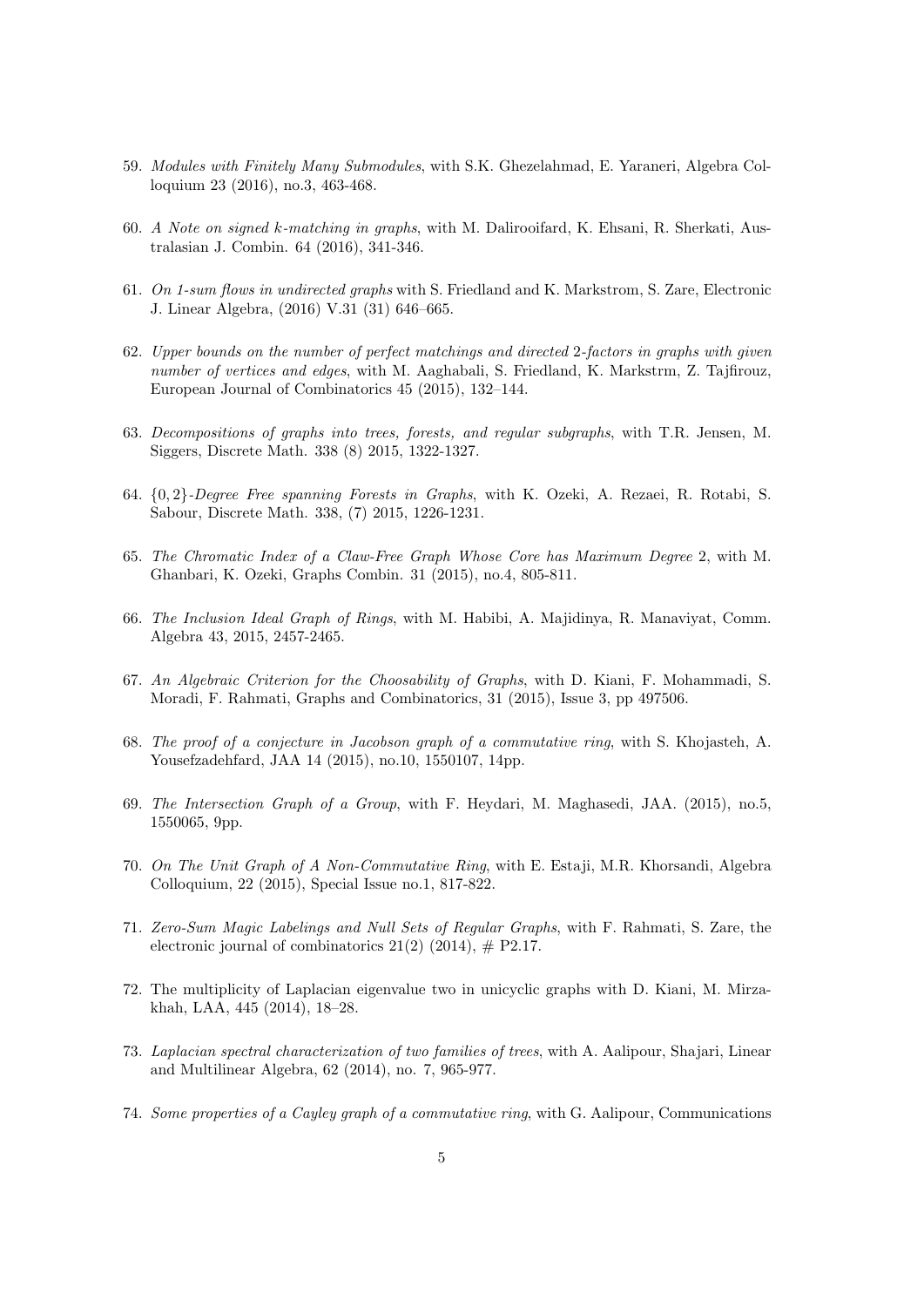in Algebra, 42 (2014) 1582-1593.

- 75. On the Finiteness of Noetherian Rings with Finitely Many Regular Elements, with F. Heydari, Communications in Algebra, 42 (2014), no. 7, 2869-2870.
- 76.  $\{k, r k\}$ -factors of r-regular graphs, with Mikio Kano, Graphs and Combinatorics, Graphs Combin. 30 (2014), no. 4, 821-826.
- 77. The chromatic index of a graph whose core is a cycle of order at most 13, with M. Ghanbari, M. J. Nikmehr, Graphs Combin. 30 (2014), no. 4, 801-819.
- 78. Commutative Rings whose Cozero-divisor Graphs are Unicyclic or Bounded Degree, with S. Khojasteh, Comunications in Algebra, Comm. Algebra 42 (2014), no. 4, 1594-1605.
- 79. Some bounds for the signed edge domination number of a graph, with H. Esfandiari, E. Barzegary, S. Seddighin, Australas. J. Combin. 58 (2014), 60-66.
- 80. Some Results on the Intersection Graph of Ideals of Matrix Algebras, with R. Nikandish, Linear and Multilinear Algebra 62 (2014), no.2, 195-206.
- 81. Laplacian spectral characterization of two families of trees, with A. Alipour, N. Shajari, Linear and Multilinear Algebra 62 (2014), no.7, 965-977.
- 82. Join of Two Graphs Admits a Nowhere-Zero 3-Flow, with M. Aliakbarpour, N. Ghanbari, H. Shahmohamad, Czechoslovak Mathematical Journal, Vol. 64 (2014), No. 2, 433446.
- 83. The Regular Graph of a Non-Commutative Ring, with F. Heydari, Bulletin Australian Mathematical Society 89 (2014), no.1, 132-140.
- 84. Some bounds for the signed edge domination number of a graph, with H. Esfandiari, E. Barzegary, S. Seddighin, Australasian Journal of Combinatorics 58 (2014), 60-66.
- 85. The Classification of the Annihilating-Ideal Graph of a Commutative Ring, with, G. Aalipour, R. Nikandish, M.J. Nikmehr, F. Shaveisi, Algebra Colloquium 21 (2014), no.2, 249-256.
- 86. On the dynamic coloring of cartesian products of graphs, with M. Ghanbari, S. Jahanbekam, Ars Combinatoria, 114, 161-168, (2014).
- 87. On the edge cover polynomial of a graph with M.R. Oboudi, European Journal of Combinatorics, 34, (2013) 297–321.
- 88. The f-Chromatic Index of a Graph Whose f-Core has Maximum Degree 2, with M. Chavooshi, M. Ghanbari, S. Zare, Canadian Mathematical Bulletin 56(2013), 449-458.
- 89. A Generalization of Zero-Sum Flows in Graphs, with M. Kano, S. Zare, Linear Algebra and its Applications, 438(2013) 3629–3634.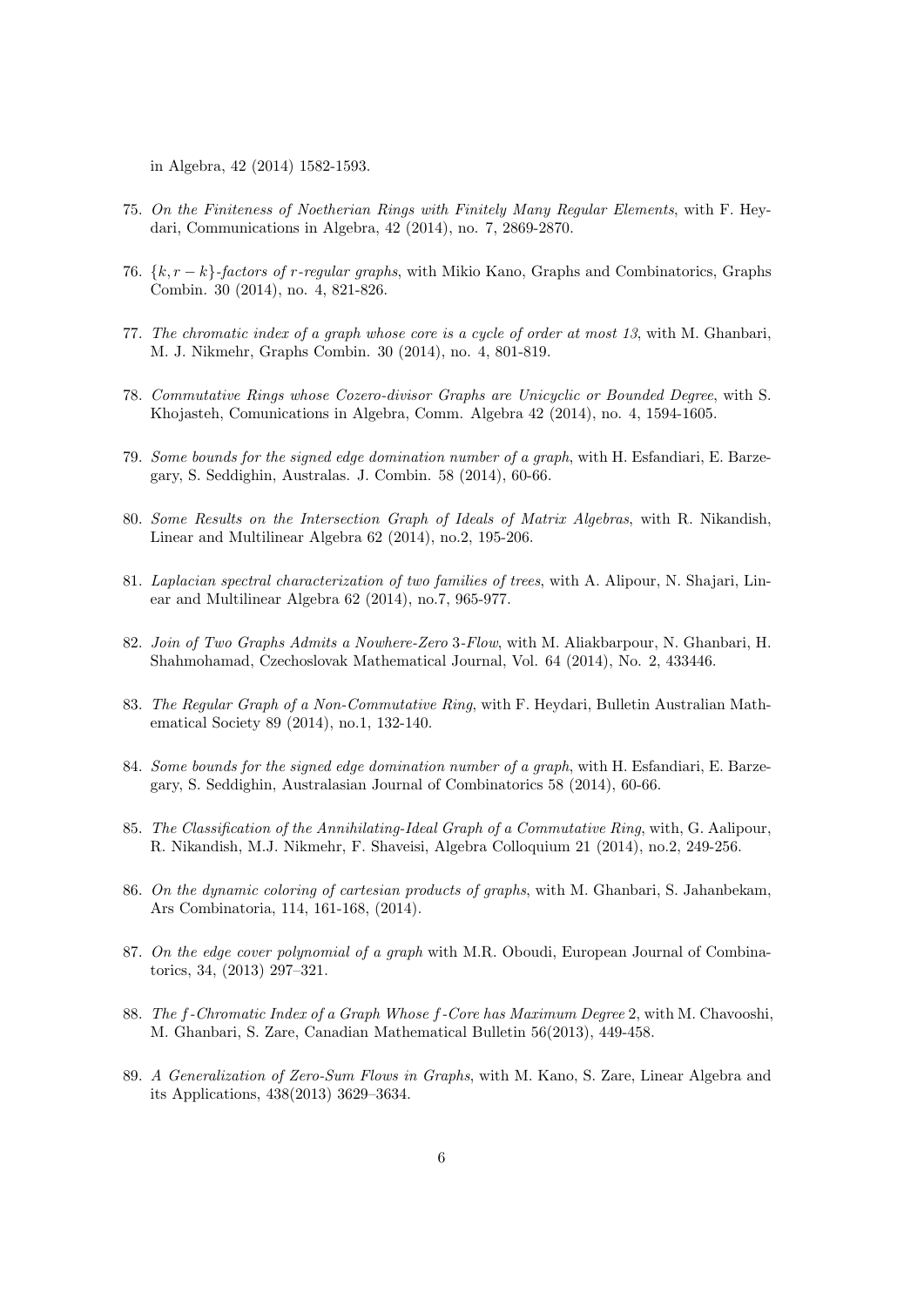- 90. On the Lucky Choice Number of Graphs, with M. Ghanbari, R. Manaviyat and S. Zare, Graphs and Combinatorics, (2013) 29:157-163.
- 91. Commutativity Pattern of Finite Non-Abelian p-Groups Determine their Orders, with A. Abdollahi, H. Dorbidi, H. Shahverdi, Comm. in Algebra, 41 (2013) 451–461.
- 92. Vector Space Generated by the Multiplicative Commutators of a Division Ring, with M. Aghabali, M. Ariannejad, A. Madadi, JAA, 2013, Vol. 12, No. 08 .
- 93. Nowhere-zero eigenvectors of graphs, with E. Ghorbani and A. Mahmoodi, Linear and Multilinear Algebra 61(2013) no.2, 273-279.
- 94. On the Idempotent Graph of a Ring, with M. Habibi, A. Majidinya, R. Manaviyat, Journal of Algebra and its Applications 12 (2013), no.6, 135003, 14pp.
- 95. The Regular Graph of a Commutative Ring, with F. Heydari, Periodica Mathematica Hungarica 67 (2013), no.2, 211-220.
- 96. A Note on Comaximal Graph of Non-Commutative Rings, with M. Habibi, A. Majidinya, R. Manaviyat, Algebra and Representation Theory 16 (2013), no.2, 303-307.
- 97. A Note on the Roman Bondage Number of Planar Graphs, with M. Katirinejad, S. Qajar, Graphs and Combinatorics, 29(2013), no.3, 327-331.
- 98. Nowhere-zero 6-flows: A linear algebraic approach, with G.B. Khosrovshahi, A. Mofidi, Bulletin of the ICA 68 (2013), 106-117.
- 99. Minimal Prime Ideals and Cycles in Annihilating-Ideal Graphs, with, G. Aalipour, R. Nikandish, M.J. Nikmehr, F. Shaveisi, Rocky Mountain Journal of Mathematics 43 (2013), no.5, 1415-1425.
- 100. Minimum flow number of complete multipartite graphs, with M. Aliakbarpour, N. Ghanbari, E. Nategh, H. Shahmohamad, Bulletin of the ICA 66 (2012), no.17, 2579-2583.
- 101. Harmonious Coloring of Trees with Large Maximum Degree, with J. Kim, A. Kostochka, Discrete Mathematics, 312 (2012) 1633–1637.
- 102. A note on zero-sum 5-flows in regular graphs, with N. Gharghani, G.B. Khosrovshahi, S. Zare, Electronic Journal of Combinatorics,  $19(2)$  (2012),  $\#P7$ .
- 103. On Harmonious Colouring of Trees, with A. Aflaki, S. Akbari, K.J. Edwards, D.S. Eskandani, M. Jamaali, H. Ravanbod, Electronic Journal of Combinatorics, 19 (2012), #P3.
- 104. The Chromatic Index of a Graph Whose Core has Maximum Degree 2, with M. Kano, M. Ghanbari, M.J. Nikmehr, Electronic Journal of Combinatorics, 19 (2012), #P58.
- 105. On the difference between chromatic number and dynamic chromatic number of graphs, with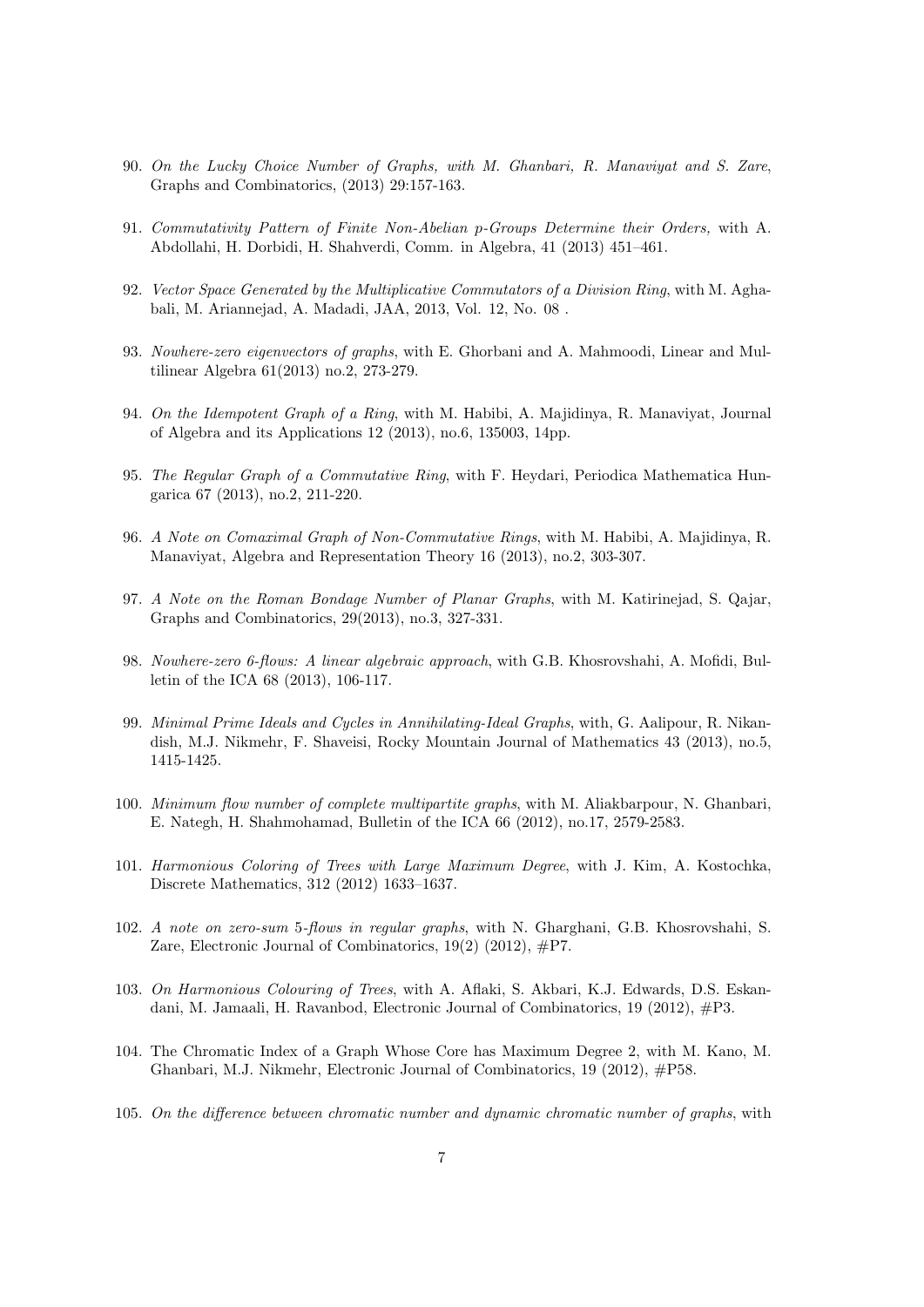A. Ahadi, A. Dehghan, M., Ghanbari, Discrete Math., 312 (2012), 2579–2583.

- 106. On the Coloring of the Annihilating-Ideal Graph of a Commutative Ring, with G. Aalipour, R. Nikandish, M.J. Nikmehr, F. Shaveisi, Discrete Math., 312, Issue 17 (2012), 2620-2626.
- 107. Chromatic Number and Clique Number of Subgraphs of Regular Graph of Matrix Algebras, with M. Aryapoor, Jamaali, Linear Algebra and its Applications, 436 (2012), 2419-2424.
- 108. Some Criteria for a Graph to be Class 1, with D. Cariolaro, M. Chavooshi, M. Ghanbari and S. Zare, Discrete Math., 312, (2012), 2593-2598.
- 109. Zero Sum Flows in Designs, with G.B. Khosrovshahi and A. Mofidi, Journal of Combinatorial Designs, 19 (2011) 355-364.
- 110. Intersection Graph of Submodules of a Module, with H.A. Tavallaee, S. Khalashi Ghezelahmad, Journal of Algebra and its Applications, Vol. 10, No. 5(2011) 1-8.
- 111. On Edge Star Sets in Trees, with E. Ghorbani and A. Mahmoody, Discrete Math., 311 (2011) 13, 1172-1178.
- 112. Colorful Paths in Vertex Coloring of Graphs, with V. Liaghat, A. Nikzad, Electronic Journal of Combinatorics 18 (2011), #P17.
- 113. A relation between the Laplacian and signless Laplacian eigenvalues of a graph, with E. Ghorbani, J. Koolen, M.R. Oboudi, Journal of Algebraic Combinatorics, 32 (2010), No. 3, 459-464.
- 114. Characterization of Graphs using Domination Polynomials, with S. Alikhani, Y.H. Peng, European Journal of Combinatorics, 31 (2010) 1714-1724 (rank 2, among 25 most downloaded articles, during April to June 2010).
- 115. List-Coloring of Graphs with Cycles of Length Divisible by a Given Integer, with A. Doni, M. Ghanbari, S. Jahanbekam, A. Saito, Contemporary Mathematics(devoted to the IPM 20- Combinatorics 2009 Conference), American Mathematical Society, 117-125, Vol. 531, 2010.
- 116. On the Dynamic Chromatic Number of Graphs, with M. Ghanbari, S. Jahanbekam, Contemporary Mathematics(devoted to the IPM 20-Combinatorics 2009 Conference), American Mathematical Society, 11-18, Vol. 531, 2010.
- 117. On the Rational Independence Roots, with S. Ghajar M.R. Oboudi, Contemporary Mathematics(devoted to the IPM 20-Combinatorics 2009 Conference), American Mathematical Society, 149-157, Vol. 531, 2010.
- 118. On the Zeros of Domination Polynomial of a Graph, with S. Alikhani M.R. Oboudi Y.H. Peng, Contemporary Mathematics(devoted to the IPM 20-Combinatorics 2009 Conference), American Mathematical Society, 109-115, Vol. 531, 2010.
- 119. On the existence of nowhere-zero vectors for linear transformations, with K. Hassani Mon-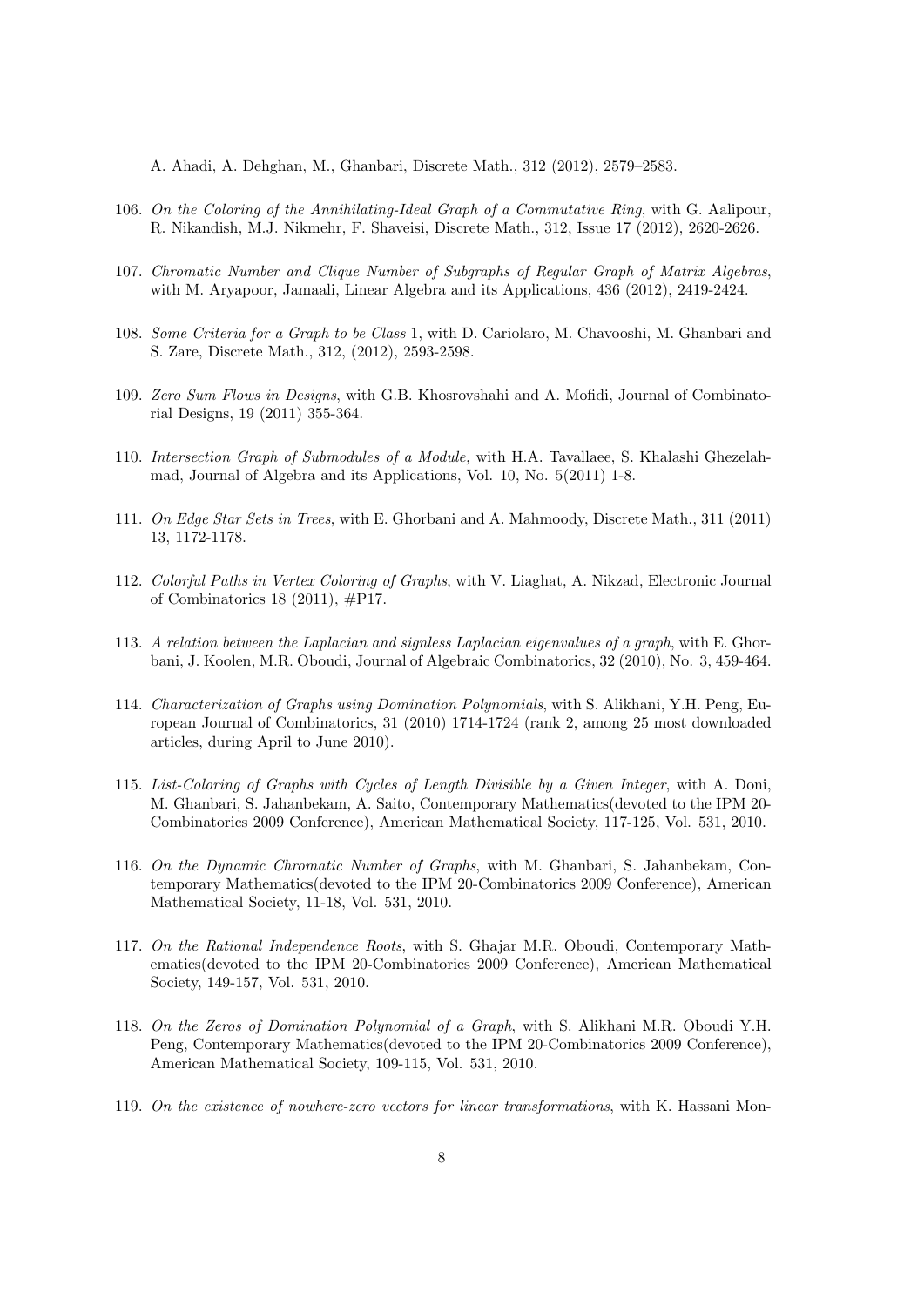fared, M. Jamaali, E. Khanmohammadi, D. Kiani, Bull. Aust. Math. Soc. 82 (2010), no. 3, 480-487.

- 120. On sum of powers of the Laplacian and signless Laplacian eigenvalues of graphs, with E. Ghorbani, J. Koolen, M.R. Oboudi, Electronic Journal of Combinatorics 17 (2010), #R115.
- 121. Zero-Sum Flows in Regular Graphs, with A. Daemi O. Hatami A. Javanmard A. Mehrabian, Graphs and Combinatorics, 26 (2010), No. 5, 603-615.
- 122. Commuting Graphs of Group Algebras, with D. Kiani, F. Ramezani, Comm. in Algebra 38 (2010) 3532-3538.
- 123. The Total graph and regular graph of a commutative ring, with D. Kiani, F. Mohammadi and S. Moradi, Journal of Pure and Applied Algebra, (213) 2009, 2224-2228.
- 124. On the List Dynamic Coloring of Graphs, with M. Ghanbari, S. Jahanbekam, Discrete Applied Math., (157) 2009, 3005-3007.
- 125. On the size of graphs whose cycles have length divisible by  $l$ , with M. Jamaali, A. Mahmoody and S.A. Seyed Fakhari, Australasian Journal of Combinatorics, (45) 2009, 67-72.
- 126. On Zero-Sum 6-flows of Graphs, with G.B. Khosrovshahi, N. Ghareghani, A. Mahmoody, Linear Algebra and its Applications, (430) 2009, 3047-3052.
- 127. The clique numbers of regular graphs of matrix algebras are finite, with M. Jamaali, S.A. Seyed Fakhari, Linear Algebra and its Appl., (431) 2009, 1715-1718.
- 128. List colorings of graphs having cycles of length divisible by a given number, with M. Ghanbari, S. Jahanbekam, M. Jamaali, Discrete Math., Vol. 309 (2009), p. 587-594.
- 129. Some Relations between Rank, Chromatic Number and Energy of Graphs, with E. Ghorbani and S. Zare Firoozabadi, The Abdus Salam, International Center for Theoretical Physics(ICTP), preprint(IC/2006/073), Discrete Math. Vol. 309 (2009), p. 601-605.
- 130. On Signed Edge Domination Number of Graphs, with S. Bolouki, P. Hatami, M. Siami, Discrete Math. Vol. 309 (2009), p. 587-594.
- 131. Edge addition, singular values, and energy of graphs and matrices, with E. Ghorbani and M. Oboudi, Linear Algebra and its Appl. 430 (2009), 2192-2199.
- 132. Commutativity of the adjacency matrices of graphs, with A. Mohammadian, F. Moazami, Discrete Math. Vol. 309 (2009), p. 595-600.
- 133. A Class of Errorless Codes for Over-loaded Synchronous Wireless/Optical CDMA Systems and Evaluation of Channel Capacity Bounds with K. Alishahi, F. Marvasti, P. Pad, IEEE Transactions on Information Theory 55 (2009), no. 6, 2705–2715.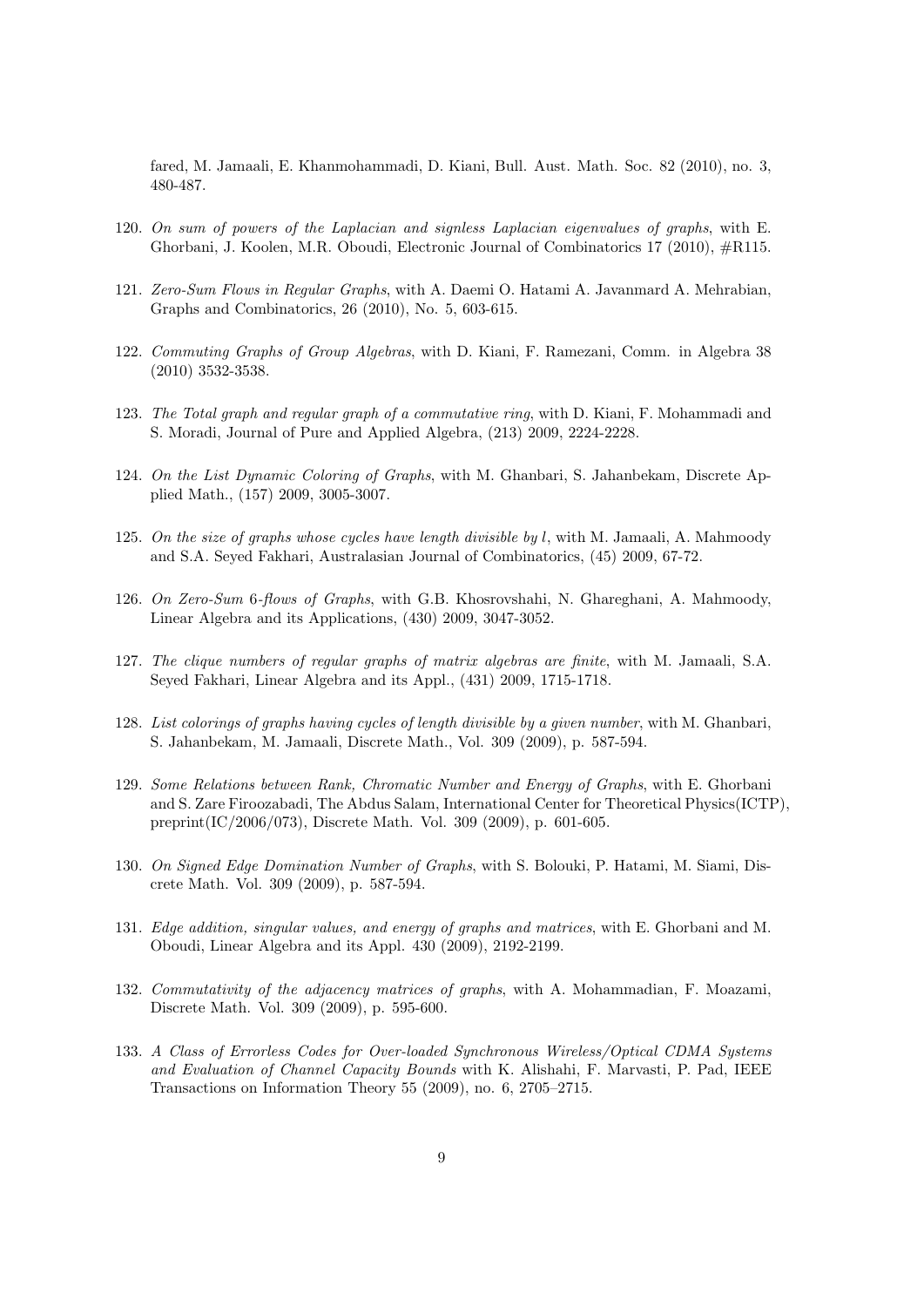- 134. On graphs whose star sets are (co-)cliques, with E. Ghorbani, A. Mahmoodi, Linear Algebra and its Applications, 430 (2009) 504-510.
- 135. Kneser Graphs and Their Complements are Hyperenergetic, with F. Moazami, S. Zare, MATCH, Vol. 61 (2009) No. 2, p. 361-368.
- 136. Commuting Graphs of Matrix Algebras, with H. Bidkhori and A. Mohammadian, The Abdus Salam, International Center for Theoretical Physics(ICTP), Preprint(IC/2006), Communications in Algebra 36 (2008) 4020-4031.
- 137. Choice Number and Energy of Graphs, with E. Ghorbani, Linear Algebra and its Applications, 429 (2008) 2687-2690.
- 138. A Short Proof for a Theorem of Tutte, with A. Mahmoodi, Australasian Journal of Combinatorics, Australas. J. Combin. 42 (2008), 299-300.
- 139. On Zero-Divisor Graphs of Finite Rings, with A. Mohammadian, J. Algebra, Vol. 13 (2007), 168-184(The first rank among 25 most downloaded articles).
- 140. Multicolored Trees in Complete Graphs, with A. Alipour, Journal of Graph Theory, 54 (2007), 221-232.
- 141. Some Relations Between Rank of a Graph and its Complements, with A. Alipour, J.E. Boroojeni, E. Ghorbani, H.M. Shirazi, Linear Algebra and its Applications, Vol. 422, (2007), 341-347.
- 142. Commuting Decomposition of Complete Graphs, with A. Herman, Journal of Combinatorial Designs 15 (2007) 133-142.
- 143. On Unimodular Graphs, with S. J. Kirkland, Linear Algebra and its Applications Vol. 421, Issue 1 (2007), Pages 3-15
- 144. On Rainbow Cycles in Edge Colored Complete Graphs, with O. Etesami, H. Mahini, M. Mahmoody, Australasian Journal of Combinatorics Vol.37 (2007) 33-42.
- 145. Multicolored Parallelisms of Isomorphic Spanning Trees, with A. Alipour, H. L. Fu, Y. H. Lo, SIAM Journal of Discrete Mathematics, 20 (2006), No. 3, 564-567 .
- 146. Non-commuting Graph of a Group, with A. Abdollahi, and, H.R. Maimani, Journal of Algebra, 298 (2006), 468-492(The first rank among 25 most downloaded articles)
- 147. A Relation Between Choosability and Uniquely List Colorability, with V. S. Mirrokni, B. S. Sadjad, J. Combinatorial Theory, Series B 96 (2006) 577-583(Among 25 most downloaded articles).
- 148. Zero-Divisor Graphs of Non-Commutative Rings with A. Mohammadian, Journal of Algebra, 296(Among 25 most downloaded articles)(2006), 462-479.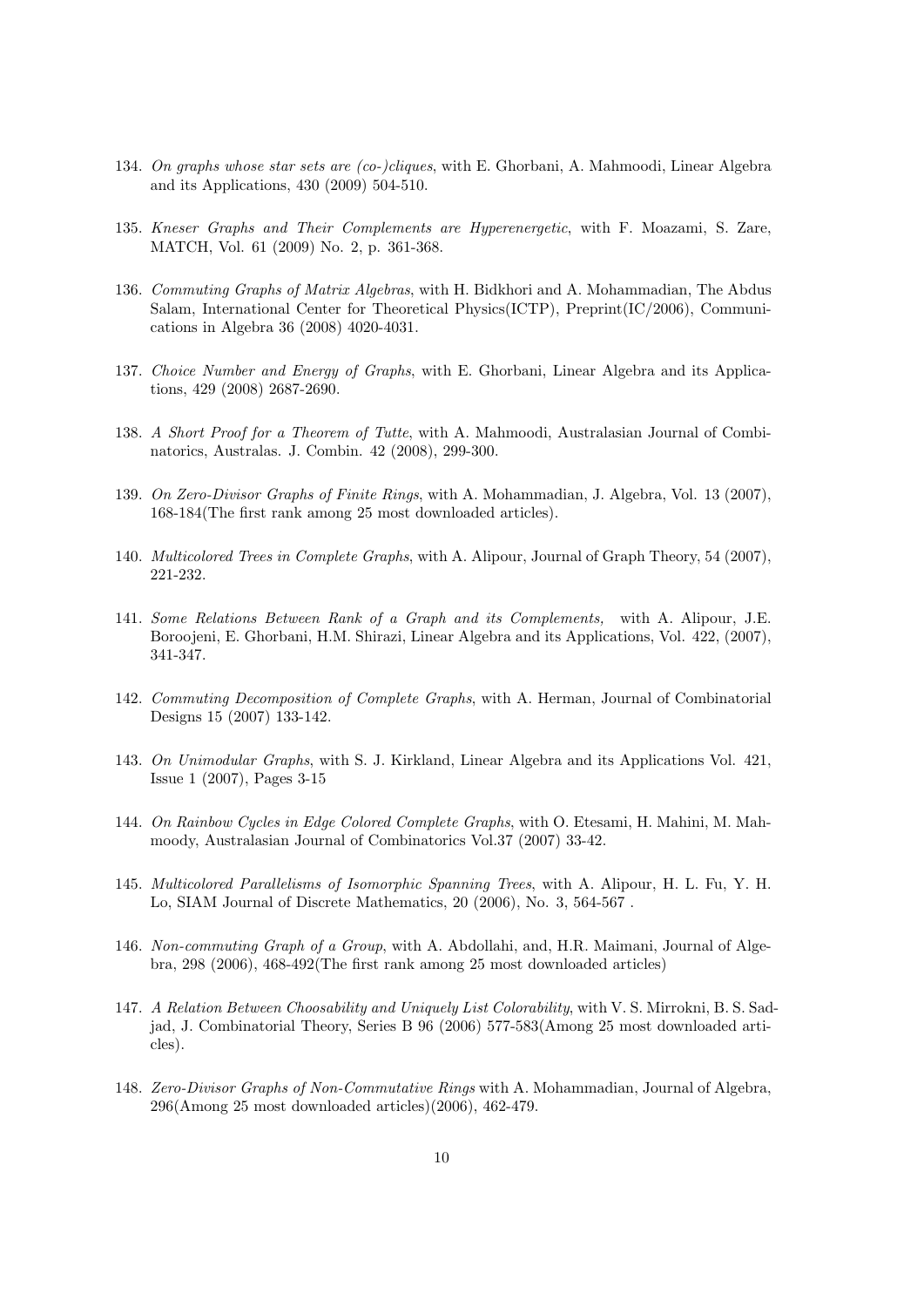- 149. Some relations among term rank, clique number and list chromatic number of a graph, with H. R. Fanai, Disc. Math., Vol. 306, Issue 23 (2006), 3078-3082.
- 150. r-Strong Edge Colorings of Graphs, with H. Bidkhori and N. Nosrati, Discrete Math., Vol. 306, Issue 23 (2006) 3005-3010.
- 151. Transversals in Long Rectangular Arrays, with O. Etesami, H. Mahini, M. Mahmoody, A. Sharifi, Discrete Mathematics, Vol. 306, Issue 23 (2006) 3011-3013.
- 152. {−1, 0, 1}-Basis for the Null Space of a Forest,, with A. Alipour, R. G. B. Khosrovshahi, E. Ghorbani, Linear Algebra ad its Applications, 414, Issues 2-3 (2006), 506-511.
- 153. The kernels of the incidence matrices of graphs revisited, with N. Ghareghani, G. B. Khosrovshahi, H. R. Maimani, Linear Algebra and its Applications, 414, Issues 2-3 (2006), 617-625.
- 154. On the Diameters of Commuting Graphs, with A. Mohammadian, H. Radjavi, P. Raja, Linear Algebra and its Applications 418 (2006) 161-176.
- 155. Commuting Graphs of Some Subsets in Simple Rings, With P. Raja, Linear Algebra and its Applications 416 (2006) 1038-1047.
- 156. Rings virtually satisfying a polynomial identity, with A. Abdollahi, Journal of Pure and Applied Algebra 198 (2005), No. 1-3, 9–19, Priprint ICTP No. IC2003087, (Among 25 most downloaded articles).
- 157. Rank, term rank and chromatic number of a graph, with H. R. Fanai, C. R. Acad. Sci. Paris, Ser. I 340 (2005), No. 3, 181–184.
- 158. Transversals and Multicolored Matchings, with A. Alipour J. Combinatorial Designs, Vol. 12, Issue 5 (2004), p. 325-332.
- 159. On Commuting Graphs of Semisimple Rings, with M. Ghandehari, M. Hadian, and A. Mohammadian, Linear Algebra and its Applications 390 (2004) 345-355.
- 160. On The Zero-Divisor Graph of a Commutative Ring, with A. Mohammadian, J. Algebra, 274 (2004) 847-855 (Among 25 most downloaded articles January-March 2004).
- 161. On Linear Transformations Preserving at least One Eigenvalue, with M. Aryapoor, Proc. Amer. Math. Soc. 132 (2004) 1621-1625.
- 162. *Maximal Subgroups of*  $GL_n(D)$ , with R. Ebrahimian, H. Momenaee Kermani, A. Salehi Golsefidy, J. Algebra, 259 (2003) 201-225 (Among 25 most downloaded articles January-December 2003).
- 163. When a Zero-Divisor Graph is Planar or a Complete r-Partite Graph, with H. R. Maimani and S. Yassemi, J. Algebra 270 (2003) 169-180.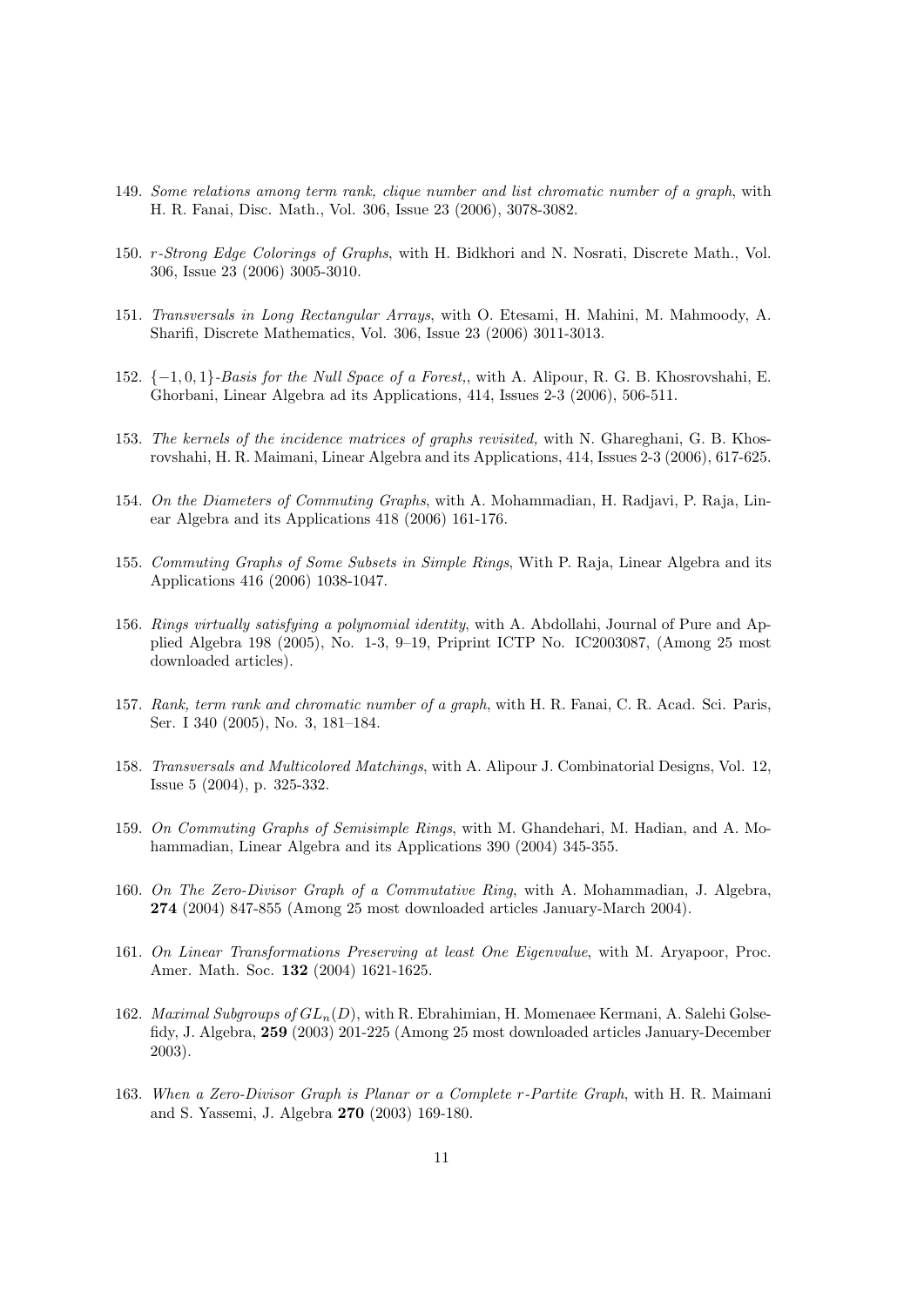- 164. On the Matrices with Constant determinant and Permanent over Roots of Unity, with H. R. Fannai, and K. Mahmoudian, Linear Algebra and its Applications 375 (2003) 245-249.
- 165. Two Conjectures On Uniquely Totally Colorable Graphs, Discrete Mathematics 266 (2003) 41-45.
- 166. On the existence of normal maximal subgroups in division rings, with M. Mahdavi-Hezavehi, J. Pure Appl. Algebra 171 (2002), no. 2-3, 123-131.
- 167. The Group of Units of an Artinian Ring, with R. Ebrahimian, H. Momenaee Kermani, A. Salehi Golsefidy, Algebra Colloquium, 9:1 (2002), 81-88.
- 168. On the Smallest Edge Defining Sets of Graphs, with G. B. Khosrovshahi, Ars Combinatoria, Vol. 63 (2002).
- 169.  $K_r$ -Free Uniquely Vertex Colorable Graphs with Minimum Possible Edges, with V. S. Mirrokni, B. S. Sadjad, Journal of Combinatorial Theory, Ser. B 82 (2001), 316-318.
- 170. Minimal Defining Sets for Trivial  $2 (v, 3, v 2)$  Designs, with H. Maimani, C. Maysoori, Australasian Journal of Combinatorics 23 (2001), 5-8.
- 171. Left Artinian Algebraic Algebras, with M. Arian-Nejad, Algebra Colloquium, 8:4 (2001) 463- 470.
- 172. Normal Subgroups of  $GL_n(D)$  are not Finitely Generated, with M. Mahdavi-Hezavehi. Proc. Amer. Math. Soc., 128 (2000), 1627-1632.
- 173. Maximal Subgroups of  $GL_1(D)$ , with M. Mahdavi-Hezavehi, M. G. Mahmudi, J. Algebra 217 (1999), 422-433.
- 174. Some Special Subgroups of  $GL_n(D)$ , with M. Mahdavi-Hezavehi, Algebra Colloquium, 5:4 (1998) 361-370.
- 175. On Additive Commutator Groups in Division Rings, with M. Arian-Nejad, M. Mehrabadi, Result. Math. 33 (1998) 9-21.
- 176. Uniquely Total Colorable Graphs, with M. Behzad, H. Haji-Abolhassan, E. S. Mahmoodian, Graphs and Combinatorics, Volume 13, Number 4 (1997), 305-314.
- 177. On Maximum Anti Pasch Sets of Triples, Geometry, Combinatorial Designs and Related Structures, with G. B. Khosrovshahi, C . Meisoori, S. Shahriari, London Math. Society Lecture Note Series 245 (1997), 7-14.
- 178. On a Question of Herstein Concerning Commutators in Division Rings, with M. Mahdavi-Hezavehi Rev. Roumaine de Math. Preprint ICTP No. IC1995071, Pures Appl. 41, 3-4 (1996), 201-204.